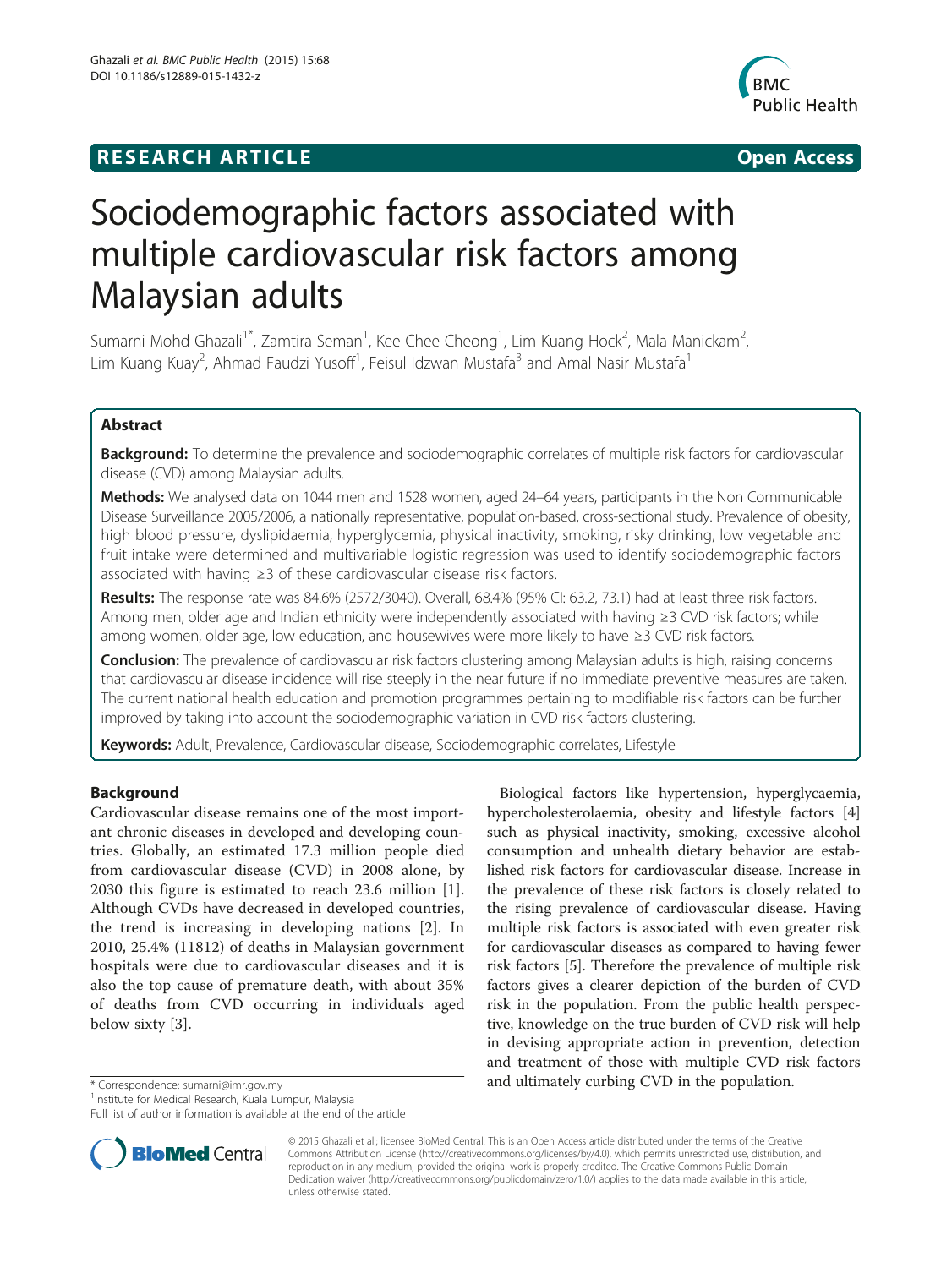The presence of multiple risk factors have been previously reported, however, biological risk factors [[6,7\]](#page-7-0) and lifestyle risk factors [\[8](#page-7-0),[4](#page-6-0)] have been reported separately even though a person may have both types of factors concurrently. In this study we determined the prevalence of both biological and lifestyle risk factors in the adult Malaysian population. It is also important to elucidate the sociodemographic characteristics of those at higher risk of having multiple CVD risk factors. Therefore, we examined the sociodemographic factors that are associated with multiple CVD risk factors.

### Methods

## Data

The data used in this study was derived from the Malaysia Non-Communicable Disease Surveillance-1 (MyNCDS-1) survey. The MyNCDS-1 was a cross-sectional, populationbased baseline survey on non-communicable diseases and its risk factors conducted in 2005 and 2006 [\[9](#page-7-0)]. Malaysia is administratively divided into 13 states and 3 federal territories. Participants were recruited from all thirteen states and one of the federal territories (Kuala Lumpur) through a complex, multistage cluster sampling design using the year 2000 national household sampling frame with the assistance of the Malaysian Department of Statistics. Stratifying variables were state/federal territory and setting (urban/rural), with enumeration blocks (EBs), living quarters (LQs) and households as the primary, secondary, and elementary sampling units respectively. The numbers of EBs and LQs selected per state were based on the desired sample size and proportionate to the 2005 Malaysian adult (age 25–64 years) population size for each state. In all, a total of 398 EBs and 1683 LQs were selected. All household members in all households in the selected LQs who met the eligibility criteria were included in the sample. A minimum required sample size of 2533 calculated based on prevalence of obesity of 5%, precision of 1.2% and design effect of 2. The final sample size of 3040 was computed after adding 20% expected non-response (507). In this paper, we analysed data comprised of 2572 subjects (1044 men and 1528 women) which is the final sample after removing subjects with incomplete information, yielding an estimated response rate of 84.6%. This final sample size exceeded the minimum required sample size (2533), therefore we assume that the missing data has minimal effect on the generalisability of the findings and has little effect on the relationship between sociodemographic factors and multiple cardiovascular risk factors. The details of the study design and sampling methods has been reported elsewhere [\[9](#page-7-0)]. The MyNCDS-1 survey was approved by the Medical Research and Ethics Committee of the Ministry of Health, Malaysia and is registered with the National Medical Research Register, National Institutes of Health, Ministry of Health of Malaysia (NMRR-13-1128-18447).

#### Data collection

Collection of data was carried out simultaneously in all states from September 2005 to February 2008. An extensive field work manual was used as a practical guide for training sessions and subsequently during data collection in the field. Data collection was performed by trained field survey personnel consisting of nurses, health inspectors and research assistants under the supervision of medical doctors. The selected households were visited and eligible members of the household were interviewed personally upon giving informed consent. The interview was conducted using a structured questionnaire printed in English or Malay language (The questionnaire consisted of sections on sociodemographic characteristics, medical history, physical activity, smoking, alcohol consumption and dietary pattern). Later, appointments were made for physical examination (blood pressure, pulse rate, waist, height, weight and hip measurements) and biochemicals (glucose and lipid profile) measurement at a selected government health clinic nearest to the respondent's residential area. All selected households were visited, those who were not at home during the visit were visited again at least two times before being classified as non-responders.

#### Sociodemographic variables

Selected sociodemographic data on all the study subjects were analysed. The variables included gender, residential area (urban or rural), ethnicity, age, marital status, education, occupation, and monthly household income.

# Cardiovascular risk factors

# **Obesity**

Obesity refers to general and/or abdominal obesity. Data on height and weight measurements were taken. Height was measured without footwear to the nearest 0.1 centimetre using a stadiometer. Weight was measured to the nearest 0.1 kilogram using a balance beam scale or SECA beam scale with minimal clothing and no shoes. Body mass index (BMI) (Weight  $[cm]$  /height<sup>2</sup>  $[m]$ ) was calculated and general obesity was defined as  $BMI \geq 30.0$  kg/ m2 . Waist circumference (WC) was measured directly over skin or over light clothing to the nearest 0.1 cm at the smallest circumference below the rib cage and above the umbilicus while standing with abdominal muscles relaxed. Abdominal obesity was defined as waist circumference  $\geq$  90 cm for men and  $\geq$  80 cm for women [\[10](#page-7-0)].

#### Hypertension

Blood pressure was measured by the auscultatory method [[11](#page-7-0)] two or three times (if the first two readings differed by more than 10 mmHg), at no less than 30 seconds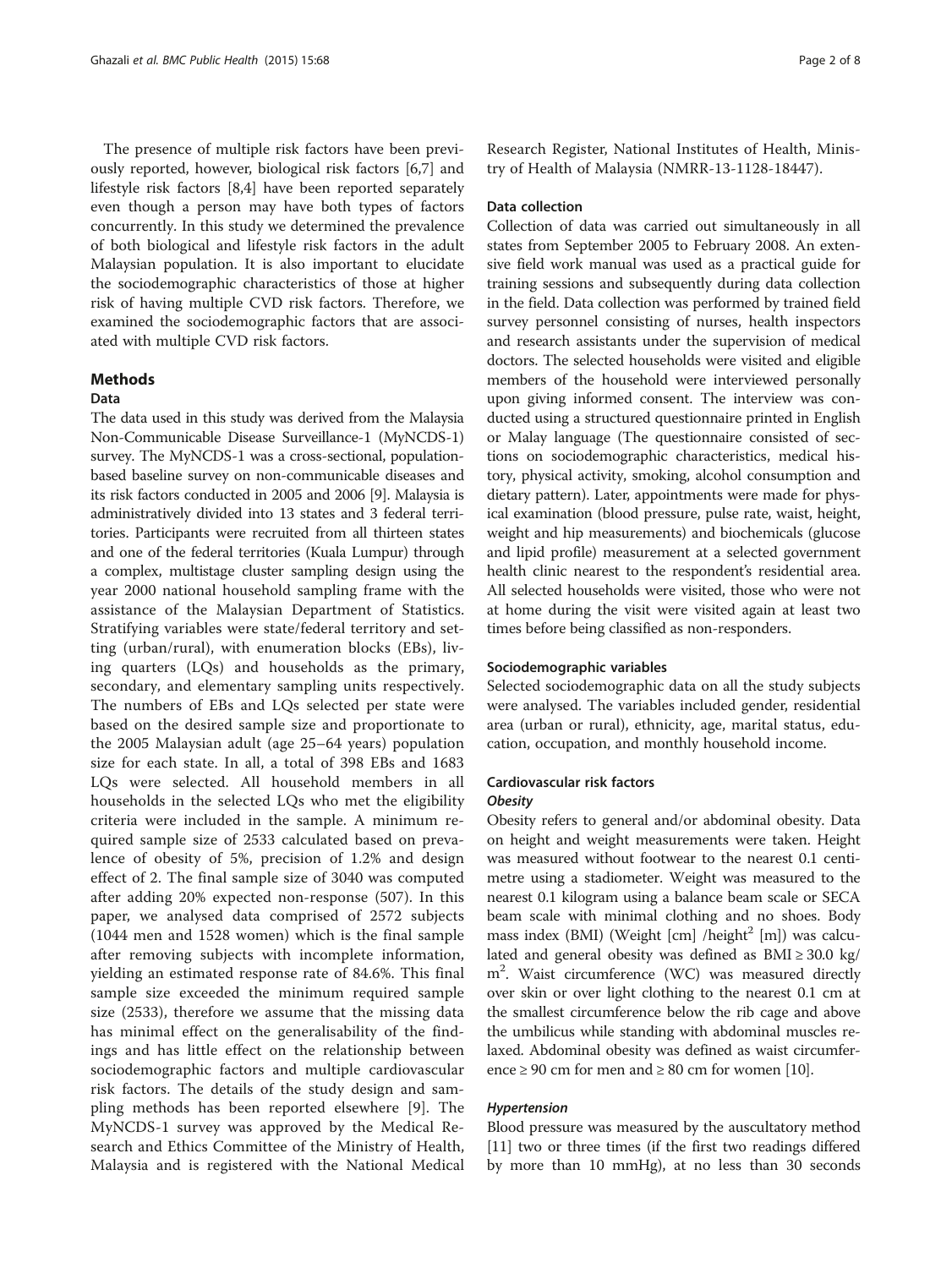between measurements, and averaged. Hypertension was defined as having average systolic pressure ≥ 140 mmHg and/or diastolic pressure ≥ 90 mmHg or known case of hypertension [\[12\]](#page-7-0).

Five ml of venous blood samples after overnight fasting were collected for the measurement of total cholesterol, HDL-cholesterol (HDL-C), triglycerides and glucose levels. It was placed into two vacuum test tubes; 2 ml blood into a test tube with NAF oxalate anticoagulant for blood sugar measurement and another 3 ml blood was filled into the test tube without anticoagulant for lipid profile. All the test tubes were properly labelled with respondents identification and date of blood collection. All blood-taking procedures was carried out under aseptic technique using a 5 ml syringe with 0.55 mm (21G) needle. All blood samples were transported in a cool box packed with dry ice to the central coordinating centre before being sent to the laboratory. All biochemical measurements were carried out according to the standard protocol of the WHO STEPwise approach to chronic disease risk factor surveillance [[13](#page-7-0)].

#### Fasting lipid levels

The concentrations of HDL-cholesterol and triglycerides were measured using enzymatic assay kits (Automated HDL Cholesterol Flex® reagent cartridge and Triglyceride Flex® reagent cartridge). Serum total cholesterol was determined using enzymatic colorimetric tests with cholesterol esterase, cholesterol oxidase and glycerol phosphate oxidase respectively. Respondents were classified as having hypercholesterolemia if their total cholesterol was more than 5.2 mmol/L or were known cases of dyslipidemia or hypercholesterolemia [[14\]](#page-7-0). Fasting plasma triglyceride >2.3 mmol/L was used as the cut-off point for presence of hypertriglyceridemia [\[14\]](#page-7-0).

#### Diabetes mellitus

Those with no known diabetes were screened for diabetes mellitus using the two-hour post prandial glucose tolerance test. Glucose levels were measured using an enzymatic assay kit (Glucose Flex® reagent cartridge). Both those with fasting plasma glucose  $\geq 7.0$  mmol/L [[15\]](#page-7-0) or known case of diabetes mellitus were classified as diabetes mellitus in our study.

#### Inadequate physical activity

Physical activity was assessed using the Global Physical Activity Questionnaire (GPAQ) recommended by the WHO STEPwise approach to chronic disease risk factor surveillance [[16](#page-7-0)]. The amount of energy accumulated from work, travelling and leisure time-related activities were quantified in terms of Metabolic Equivalent to Task (METs) minutes per week. One MET is defined as 1 cal/kg/hour or 3.5 ml/kg/min oxygen consumed, which is equivalent to sitting quietly. Accumulation of less than 600 METs per week is considered as being physically inactive [\[16](#page-7-0)].

#### Inadequate vegetable and fruit intake

Vegetable and fruit intake refers to consumption of all types of vegetables and fruits whether raw, cooked, dried or frozen. A serving of fruit is defined as one medium piece or two small pieces of fruit or one cup of diced pieces, a serving of vegetables is defined as half cup cooked vegetables or one cup of salad vegetables. Inadequate intake refers to consumption of less than five servings of vegetables and/or fruits daily [\[13](#page-7-0)].

#### **Smoking**

Smoking refers to current smoking which was defined as smoking any tobacco product daily at least once a day (Daily smoker), or smoked but not every day (Occasional smoker) at the time of the survey [[17\]](#page-7-0).

#### Risky drinking

Risky drinking is defined as consuming ≥14 standard alcoholic drinks per week for men and ≥7 standard drinks per week for women [\[18\]](#page-7-0).

#### Multiple cardiovascular risk factors

Multiple cardiovascular risk factors were defined as having three or more cardiovascular risk factors whether biological (obesity, hypertension, hypertriglyceridaemia, hypercholesterolemia, Type II diabetes mellitus) or lifestyle (physical inactivity, smoking, risky drinking, inadequate fruit and vegetable intake).

#### Statistical analyses

We described the sociodemographic characteristics of the study sample, the prevalence of each CVD risk factor and prevalence of having one to nine CVD risk factor/s by gender. Multivariable logistic regression was conducted separately for men and women to determine sociodemographic factors associated with clustering of ≥3 CVD risk factors. All the analyses were performed using SPSS software version 19.0 (SPSS Inc, Chicago). Sample weights were used in the analysis to adjust for the possible differences in the probability of EB and LQ selection or by nonresponse at the subjects' level. Post stratification weights which took into account the population locality, gender and age-group stratification in 2005 were also applied.

#### Results

The sociodemographic characteristics of the study participants are presented in Table [1.](#page-3-0) A majority of the respondents were Malay (55.4%), married (86.7%), with income less than RM1000 (Approximately USD290). Half of the female respondents were housewives.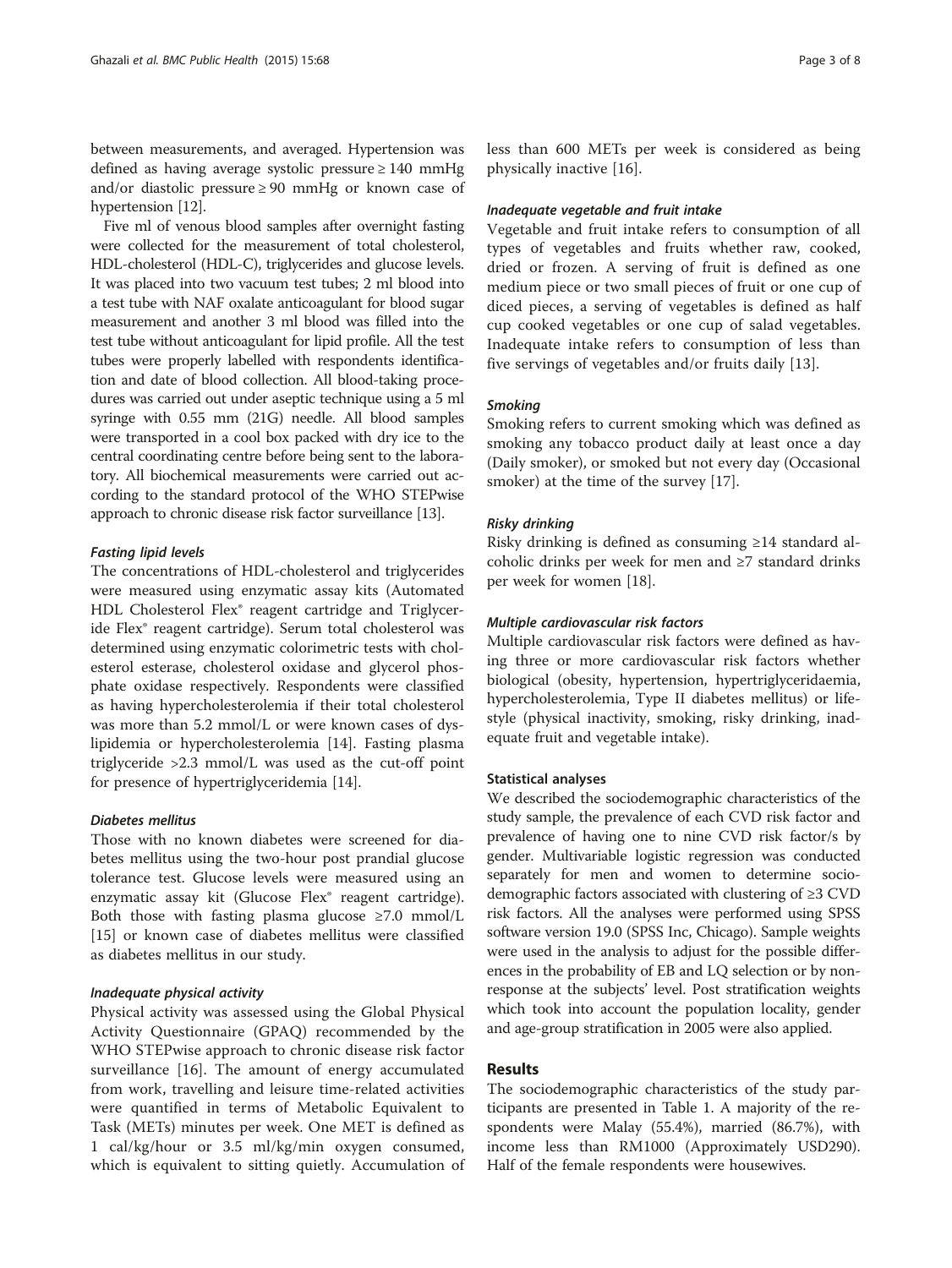| <b>Characteristics</b>                                                                                      | Overall $(n = 2572)$ |      | Men $(n = 1044)$         |                          | Women $(n = 1528)$ |         |
|-------------------------------------------------------------------------------------------------------------|----------------------|------|--------------------------|--------------------------|--------------------|---------|
|                                                                                                             | n                    | $\%$ | n                        | $\%$                     | n                  | $\%$    |
| Residential area                                                                                            |                      |      |                          |                          |                    |         |
| Rural                                                                                                       | 1277                 | 49.7 | 534                      | 51.1                     | 743                | 48.6    |
| Urban                                                                                                       | 1295                 | 50.3 | 510                      | 48.9                     | 785                | 51.4    |
| Ethnicity                                                                                                   |                      |      |                          |                          |                    |         |
| Malay                                                                                                       | 1425                 | 55.4 | 580                      | 55.6                     | 845                | 55.3    |
| Chinese                                                                                                     | 461                  | 17.9 | 186                      | 17.8                     | 275                | 18.0    |
| Indian                                                                                                      | 231                  | 9.0  | 80                       | 7.7                      | 151                | 9.9     |
| Others                                                                                                      | 455                  | 17.7 | 198                      | 19.0                     | 257                | 16.8    |
| Age group                                                                                                   |                      |      |                          |                          |                    |         |
| 25-34                                                                                                       | 610                  | 23.7 | 229                      | 21.9                     | 381                | 24.9    |
| 35-44                                                                                                       | 738                  | 28.7 | 277                      | 26.5                     | 461                | 30.2    |
| 45-54                                                                                                       | 747                  | 29.0 | 313                      | 30.0                     | 434                | 28.4    |
| 55-64                                                                                                       | 477                  | 18.5 | 225                      | 21.6                     | 252                | 16.5    |
| Marital status                                                                                              |                      |      |                          |                          |                    |         |
| Single                                                                                                      | 215                  | 8.4  | 108                      | 10.3                     | 107                | $7.0\,$ |
| Married                                                                                                     | 2229                 | 86.7 | 917                      | 87.8                     | 1312               | 85.9    |
| Divorced/widowed                                                                                            | 128                  | 4.9  | 19                       | $1.8\,$                  | 109                | 7.2     |
| Education attainment                                                                                        |                      |      |                          |                          |                    |         |
| No formal education                                                                                         | 257                  | 10.0 | 66                       | 6.3                      | 191                | 12.5    |
| Primary school                                                                                              | 778                  | 30.2 | 316                      | 30.3                     | 462                | 30.2    |
| Secondary school                                                                                            | 1203                 | 46.8 | 521                      | 49.9                     | 682                | 44.6    |
| Tertiary                                                                                                    | 334                  | 13.0 | 141                      | 13.5                     | 193                | 12.6    |
| Occupation                                                                                                  |                      |      |                          |                          |                    |         |
| Public sector worker                                                                                        | 266                  | 10.3 | 157                      | 15.0                     | 109                | 7.1     |
| Private sector employee                                                                                     | 565                  | 22.0 | 345                      | 33.0                     | 220                | 14.4    |
| Self employed                                                                                               | 627                  | 24.4 | 399                      | 38.2                     | 228                | 14.9    |
| Housewife                                                                                                   | 822                  | 32.0 | $\overline{\phantom{a}}$ | $\overline{\phantom{0}}$ | 822                | 53.8    |
| Others                                                                                                      | 292                  | 11.3 | 143                      | 13.7                     | 149                | 9.8     |
| Monthly income level                                                                                        |                      |      |                          |                          |                    |         |
| Low ( <rm 1000)<="" td=""><td>1206</td><td>48.8</td><td>483</td><td>46.8</td><td>723</td><td>50.2</td></rm> | 1206                 | 48.8 | 483                      | 46.8                     | 723                | 50.2    |
| Middle (RM 1000-RM3999)                                                                                     | 1085                 | 43.9 | 467                      | 45.3                     | 618                | 42.9    |
| High (≥RM 4000)                                                                                             | 180                  | 7.3  | 81                       | 7.9                      | 99                 | 6.9     |

<span id="page-3-0"></span>Table 1 Sociodemographic characteristics of respondents

The estimated prevalence of ≥3 CVD risk factors was 62.5% (95% CI: 58.5, 66.3), 64.3% (95% CI: 57.7, 70.4) among men and 60.6% (95% CI: 56.9, 64.2) among women. 1.5% had no risk factor (95% CI: 0.8, 2.7) 10.5% (95% CI: 8.7, 12.1) had biological risk factors only, 16.8% (95% CI: 14.9, 18.9) had lifestyle risk factors only and 71.5% (95% CI: 68.4, 74.3) had at least one biological and one lifestyle risk factor.

Among the biological risk factors, hypercholesterolemia (53.5% (95% CI: 47.3, 59.7)) and obesity (48.8 (95% CI: 45.4, 52.2)) were the most common, while the lifestyle risk factor with the highest prevalence was inadequate vegetable and fruit intake (72.8 (95% CI: 9.5, 75.9)) followed by physical inactivity (41.3 (95% CI: 37.4, 45.3)). Smoking and risky drinking were significantly higher among men while physical inactivity and obesity were significantly higher among women (Table [2](#page-4-0)).

Among men, the odds of having ≥3 CVD risk factors were higher among Indians and those aged ≥45 years. Among women, ≥3 CVD risk factors were more likely to be present among housewives, age ≥35 and with low education attainment (Table [3](#page-5-0)).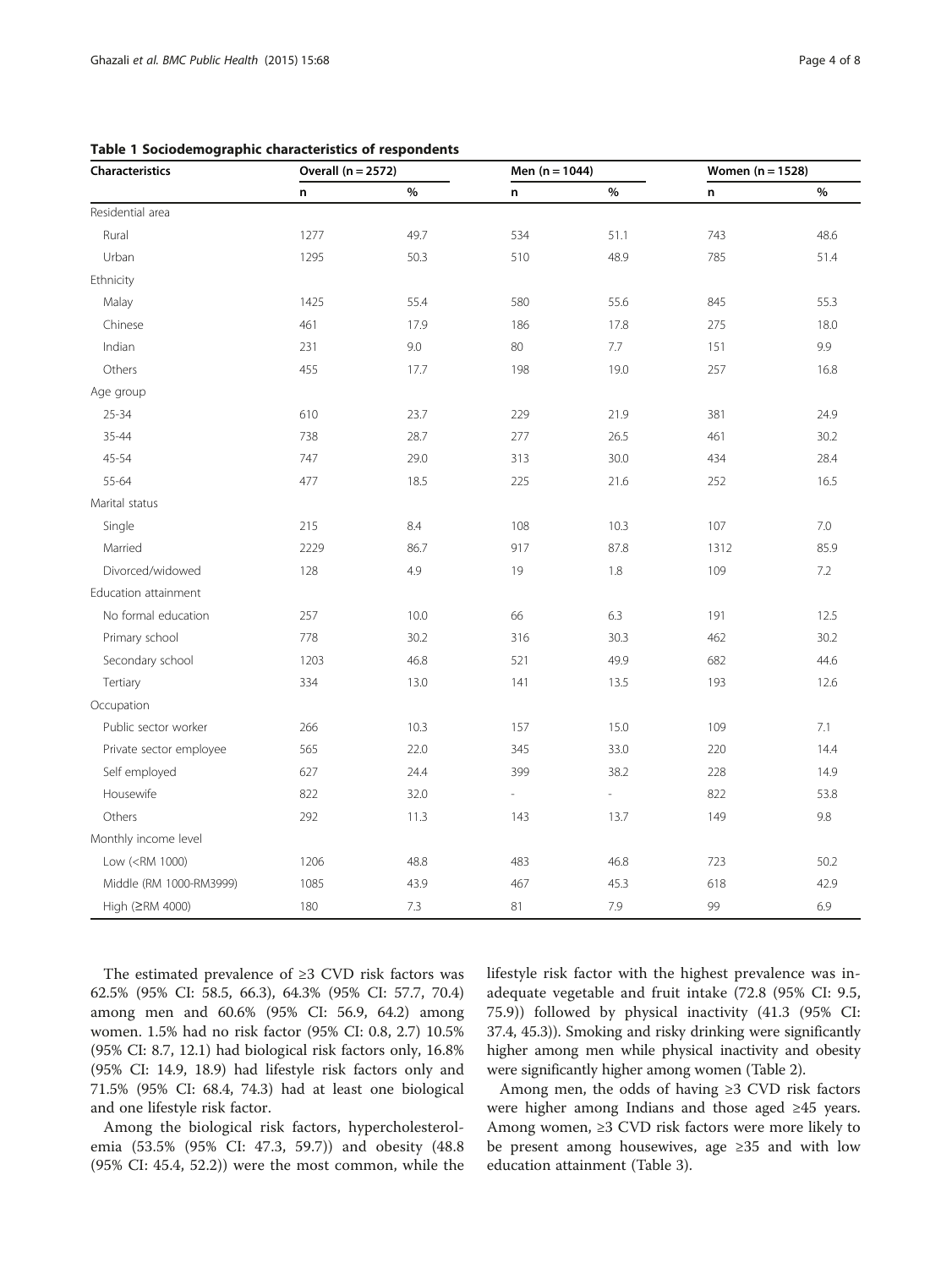| Characteristics                                          | Overall            | Men $(n = 1044)$   | Women $(n = 1528)$  |  |
|----------------------------------------------------------|--------------------|--------------------|---------------------|--|
|                                                          | % (95% CI)         | % (95% CI)         | % (95% CI)          |  |
| Biological                                               |                    |                    |                     |  |
| Hypercholesterolemia                                     | 53.5 (47.3, 59.7)  | 53.2 (44.7, 61.5)  | 53.9 (49.2, 58.5)   |  |
| General and/or abdominal obesity                         | 48.8 (45.4, 52.2)  | 40.9 (36.3, 45.8)  | 57.2 (53.4, 60.9)   |  |
| Hypertriglyceridemia                                     | 27.8 (20.8, 36.0)  | 31.9 (26.4, 38.1)  | 23.3 (14.7, 34.8)   |  |
| Hypertension                                             | 25.8 (23.2, 28.6)  | 26.2 (22.5, 30.2)  | 25.4 (22.5, 28.5)   |  |
| Diabetes mellitus                                        | 11.0 (9.2, 13.2)   | 9.8(7.3, 12.9)     | 12.4 (10.6, 14.4)   |  |
| Lifestyle                                                |                    |                    |                     |  |
| Inadequate vegetable and fruit intake                    | 72.8 (69.5, 75.9)  | 70.3 (65.6, 74.5)  | 75.5 (72.4, 78.4)   |  |
| Inadequate physical activity                             | 41.3 (37.4, 45.3)  | 36.8 (32.9, 40.8)  | 46.2 (41.0, 51.4)   |  |
| Smoking                                                  | 25.5 (23.0, 28.2)  | 46.5 (42.3, 50.8)  | 3.0(2.1, 4.3)       |  |
| Risky drinking                                           | $0.7$ $(0.3, 1.6)$ | 1.2(0.5, 3.1)      | $0.1$ $(0.02, 0.5)$ |  |
| Total number of biological and/or lifestyle risk factors |                    |                    |                     |  |
| $\overline{0}$                                           | 1.5(0.8, 2.7)      | 1.3(0.5, 3.3)      | 1.8(1.1, 2.9)       |  |
|                                                          | $10.5$ (8.6, 12.7) | 9.9(7.4, 13.3)     | 11.1 (8.4, 14.3)    |  |
| 2                                                        | 25.5 (22.3, 29.0)  | 24.5 (19.8, 30.0)  | 26.6 (24.0, 29.3)   |  |
| 3                                                        | 26.2 (23.4, 29.2)  | 24.7 (20.8, 29.1)  | 27.8 (24.7, 31.2)   |  |
| 4                                                        | 20.9 (19.0, 23.0)  | 22.5 (19.0, 26.4)  | 19.2 (16.8, 22.0)   |  |
| 5                                                        | 10.2 (8.8, 11.7)   | 10.8 (8.8, 13.2)   | 9.5(7.7, 11.5)      |  |
| 6                                                        | $3.8$ $(3.1, 4.6)$ | $4.1$ $(3.0, 5.6)$ | $3.4$ (2.6, 4.5)    |  |
| 7                                                        | 1.4(0.9, 2.0)      | 2.0(1.3, 3.2)      | 0.6(0.4, 1.1)       |  |
| $\geq$ 3 biological/lifestyle risk factors               | 62.5 (58.5, 66.3)  | 64.3 (57.7, 70.4)  | 60.6 (56.9, 64.2)   |  |

#### <span id="page-4-0"></span>Table 2 Overall and gender-specific prevalence of cardiovascular risk factors

## **Discussion**

The results suggest that taking into account various cardiovascular risk factors both biological and lifestyle, a vast majority (62.5%) of Malaysian adults would have three or more risk factors for cardiovascular disease. Data from the International Collaborative Study of Cardiovascular Disease in Asia (InterAsia), a cross-sectional nationwide survey conducted between 2000–2001, was analysed to determine the prevalence of CVD risk factor clustering among Chinese adults age 35–74 years old. They reported that 17.2% of Chinese adults age 35 to 74 had at least three of the following risk factors: dyslipidemia, hypertension, diabetes, smoking and overweight. In addition, they also reported 35.9% of US adults had these risk factors using data from the National Health & Nutrition Examination Survey of 1999–2000 [\[19](#page-7-0)]. The inclusion of more risk factors in our study may have contributed to the higher prevalence of multiple risk factors in our study than in China and US adults.

Data from the 1996 Malaysian National Health and Morbidity Survey showed that 61% of Malaysian adults age 30 and above had at least one cardiovascular risk factor and 27% had at least two or more risk factors out of four CVD risk factors investigated (hypertension, abnormal glucose tolerance, hypercholesterolemia and overweight) [\[20](#page-7-0)]. Selvarajah et al. [\[7](#page-7-0)] reported only 14% prevalence of ≥3 out of 4 biological risk factors (hypertension, hyperglycaemia, hypercholesterolaemia, central obesity) among adults age 18 and above, based on data from the 2006 National Health and Morbidity Survey. In addition to fewer number of risk factors, these two studies did not include lifestyle risk factors. In fact, lifestyle risk factors such as smoking have been identified as independent factors for CVD. And these factors are very prevalent in this country, for instance, prevalence of smoking alone among male adults was 46.5% [\[21\]](#page-7-0) and physical inactivity was 43.7% (50.5% among female and 35.3% among male adults) [[22\]](#page-7-0). Therefore, if we overlook these lifestyle factors we might underestimate the burden of CVD risk factors.

Among men, the odds of having ≥3 CVD risk factors were higher among Indian men and age 45 and above. A high proportion (70.6%, data not shown) of male Indians were obese, therefore, obesity is the major contributor to the multiple CVD risk factors among Indians in our study. Likewise, the 2006 Malaysian National Health and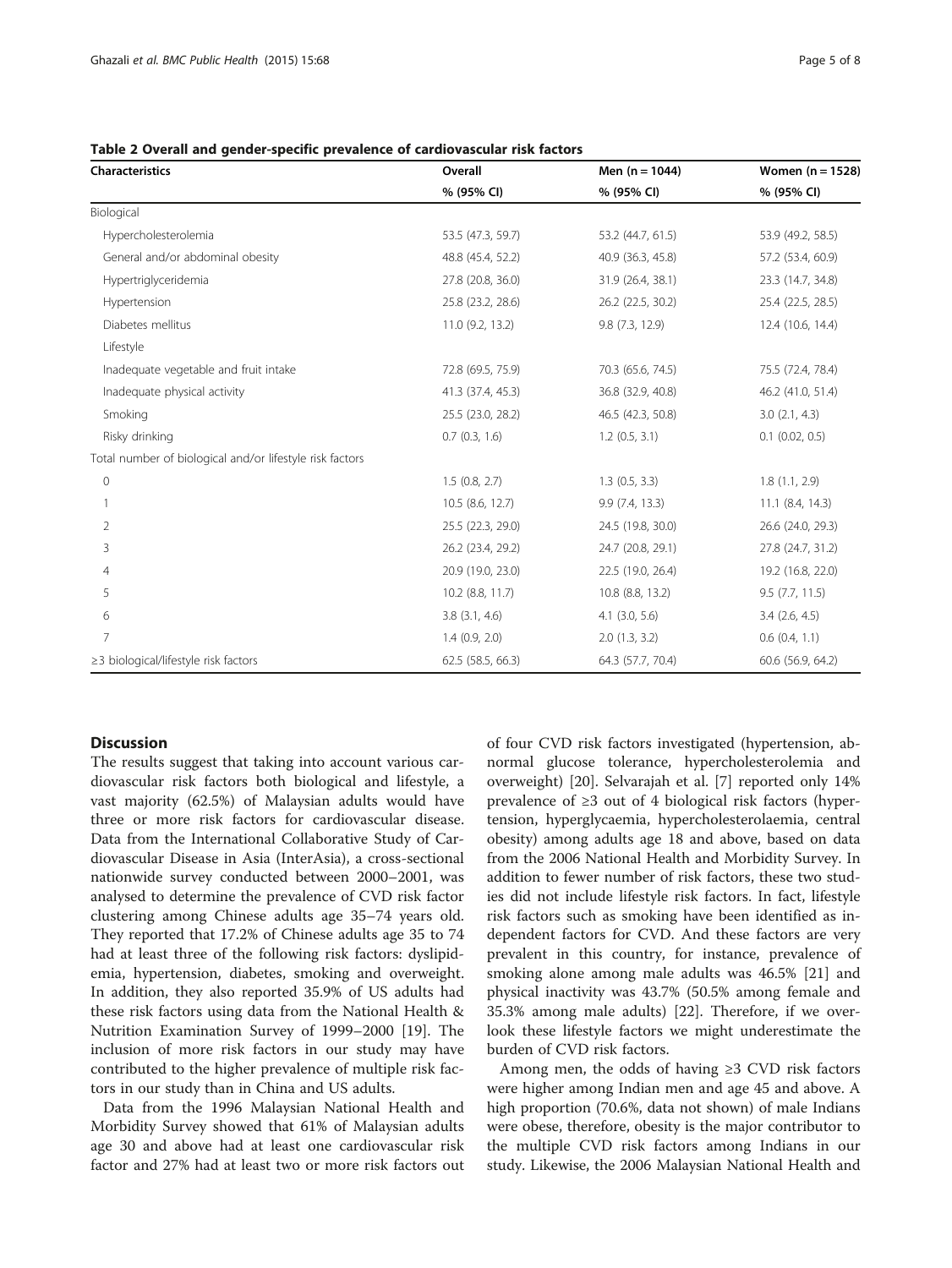| Sociodemographic                                                                                                                                                                           | ≥3 cardiovascular risk factors |                   |                       |     |                    |                                  |  |  |
|--------------------------------------------------------------------------------------------------------------------------------------------------------------------------------------------|--------------------------------|-------------------|-----------------------|-----|--------------------|----------------------------------|--|--|
| factor                                                                                                                                                                                     | Men $(n = 1044)$               |                   |                       |     | Women $(n = 1528)$ |                                  |  |  |
|                                                                                                                                                                                            | n                              | % (95% CI)        | Adjusted OR (95% CI)  | n   | % (95% CI)         | Adjusted OR (95% CI)             |  |  |
| Age group                                                                                                                                                                                  |                                |                   |                       |     |                    |                                  |  |  |
| 25-34                                                                                                                                                                                      | 130                            | 53.6 (43.7, 63.2) | Reference             | 173 | 42.8 (36.5, 49.3)  | Reference                        |  |  |
| 35-44                                                                                                                                                                                      | 180                            | 62.0 (52.1, 71.1) | 1.25 (0.77, 2.02)     | 271 | 62.2 (56.8, 67.4)  | 1.81 (1.29, 2.34)*               |  |  |
| 45-54                                                                                                                                                                                      | 246                            | 75.4 (68.2, 81.5) | 2.43 (1.53, 3.84)**   | 315 | 74.5 (68.3, 79.8)  | $3.10$ (2.18, 4.41)**            |  |  |
| 55-64                                                                                                                                                                                      | 178                            | 79.8 (72.9, 85.3) | $2.68$ (1.39, 5.18)*  | 214 | 83.1 (76.7, 88.0)  | 5.76 (3.63, 9.15)**              |  |  |
| Ethnicity                                                                                                                                                                                  |                                |                   |                       |     |                    |                                  |  |  |
| Malay                                                                                                                                                                                      | 416                            | 62.1 (52.0, 71.2) | Reference             | 544 | 58.4 (53.4, 63.3)  | Reference                        |  |  |
| Chinese                                                                                                                                                                                    | 132                            | 69.5 (60.2, 77.4) | 1.47 (0.85, 2.52)     | 166 | 62.2 (54.1, 69.7)  | 0.93(0.61, 1.41)                 |  |  |
| Indian                                                                                                                                                                                     | 64                             | 80.8 (68.2, 89.2) | $2.85$ (1.31, 6.23)*  | 100 | 68.4 (59.4, 76.2)  | 1.43 (0.82, 2.50)                |  |  |
| Others                                                                                                                                                                                     | 122                            | 59.2 (51.5, 66.5) | $0.89$ $(0.55, 1.43)$ | 163 | 60.8 (53.7, 67.5)  | $1.06$ (0.74, 1.54)              |  |  |
| Marital status                                                                                                                                                                             |                                |                   |                       |     |                    |                                  |  |  |
| Single                                                                                                                                                                                     | 63                             | 57.3 (47.7, 66.4) | Reference             | 54  | 45.5 (35.1, 56.4)  | Reference                        |  |  |
| Married                                                                                                                                                                                    | 658                            | 65.1 (57.7, 71.8) | 1.02 (0.56, 1.83)     | 842 | 61.2 (57.1, 65.3)  | $0.91$ $(0.51, 1.62)$            |  |  |
| Divorced/widowed                                                                                                                                                                           | 13                             | 71.1 (42.1, 89.3) | 1.09(0.29, 4.18)      | 77  | 70.9 (59.1, 80.5)  | 1.24(0.60, 2.60)                 |  |  |
| Income level                                                                                                                                                                               |                                |                   |                       |     |                    |                                  |  |  |
| High (≥RM4000)                                                                                                                                                                             | 56                             | 62.2 (47.1, 75.2) | Reference             | 62  | 59.4 (42.1, 74.7)  | Reference                        |  |  |
| Middle (RM1000-3999)                                                                                                                                                                       | 339                            | 63.3 (53.9, 71.8) | 0.97 (0.46, 2.08)     | 381 | 58.4 (53.9, 62.7)  | $0.75$ $(0.38, 1.48)$            |  |  |
| Low ( <rm1000)< td=""><td>329</td><td>65.3 (58.7, 71.3)</td><td>0.85(0.34, 2.12)</td><td>466</td><td>60.7 (56.2, 65.0)</td><td><math>0.68</math> <math>(0.32, 1.45)</math></td></rm1000)<> | 329                            | 65.3 (58.7, 71.3) | 0.85(0.34, 2.12)      | 466 | 60.7 (56.2, 65.0)  | $0.68$ $(0.32, 1.45)$            |  |  |
| Occupational status                                                                                                                                                                        |                                |                   |                       |     |                    |                                  |  |  |
| Private sector employee                                                                                                                                                                    | 235                            | 60.9 (51.9, 69.2) | Reference             | 112 | 44.7 (37.1, 52.5)  | Reference                        |  |  |
| Self-employed                                                                                                                                                                              | 268                            | 61.3 (52.3, 69.6) | $0.85$ $(0.58, 1.23)$ | 141 | 60.3 (49.9, 69.8)  | 1.29(0.79, 2.10)                 |  |  |
| Housewife                                                                                                                                                                                  |                                |                   |                       | 576 | 70.2 (66.2, 73.9)  | $2.16$ (1.49, 3.14)**            |  |  |
| Government employee                                                                                                                                                                        | 115                            | 67.1 (57.8, 75.2) | 1.50 (0.90, 2.50)     | 65  | 51.2 (38.8, 63.3)  | 1.24(0.65, 2.38)                 |  |  |
| Others                                                                                                                                                                                     | 116                            | 78.6 (68.1, 86.3) | 1.91 (0.87, 4.21)     | 79  | 46.2 (36.1, 56.7)  | $0.69$ $(0.34, 1.43)$            |  |  |
| Education status                                                                                                                                                                           |                                |                   |                       |     |                    |                                  |  |  |
| Tertiary                                                                                                                                                                                   | 86                             | 51.3 (33.4, 68.9) | Reference             | 91  | 39.0 (29.6, 49.3)  | Reference                        |  |  |
| Secondary                                                                                                                                                                                  | 373                            | 64.7 (58.5, 70.4) | 2.05 (0.89, 4.70)     | 418 | 58.6 (53.8, 63.2)  | $1.78$ (1.13, 3.17)*             |  |  |
| Primary                                                                                                                                                                                    | 227                            | 69.8 (62.8, 75.9) | 1.97 (0.86, 4.52)     | 323 | 71.6 (66.6, 76.2)  | $1.91$ (1.16, 3.17) <sup>*</sup> |  |  |
| No formal education                                                                                                                                                                        | 48                             | 73.8 (57.6, 85.3) | 2.58 (0.82, 8.18)     | 141 | 70.2 (61.8, 77.5)  | $1.97$ (1.08, 3.59)*             |  |  |
| Locality                                                                                                                                                                                   |                                |                   |                       |     |                    |                                  |  |  |
| Urban                                                                                                                                                                                      | 364                            | 63.3 (53.6, 72.1) | Reference             | 490 | 60.1 (55.1, 65.0)  | Reference                        |  |  |
| Rural                                                                                                                                                                                      | 370                            | 66.0 (61.0, 70.7) | 1.32 (0.83, 2.10)     | 483 | 61.5 (57.1, 65.7)  | $0.98$ $(0.73, 1.32)$            |  |  |

<span id="page-5-0"></span>Table 3 Prevalence and odds ratios for ≥3 cardiovascular risk factors by sociodemographic factors

Adjusted OR, adjusted for all other variables in the model; \*p-value < 0.05; \*\*p-value <0.001.

Morbidity Survey reported Indians had the highest prevalence of abdominal obesity compared to Malays and Chinese [\[23](#page-7-0)]. Another Malaysian study reported a similarly high 68.8% prevalence of abdominal obesity and 44.8% metabolic syndrome among Indians, the highest across the ethnic groups [\[24](#page-7-0)]. The high prevalence among Indians suggests that other than behavioural and dietary factors, genetics may play a role [\[25](#page-7-0)].

A review comparing obesity-related diseases between South Asians and white Caucasians found that South Asians had higher body fat, high truncal, subcutaneous and intra-abdominal fat, and low muscle mass, were different in terms of biochemical parameters (hyperinsulinemia, hyperglycemia, dyslipidemia, hyperleptinemia, low levels of adiponectin and high levels of C-reactive protein), procoagulant state and endothelial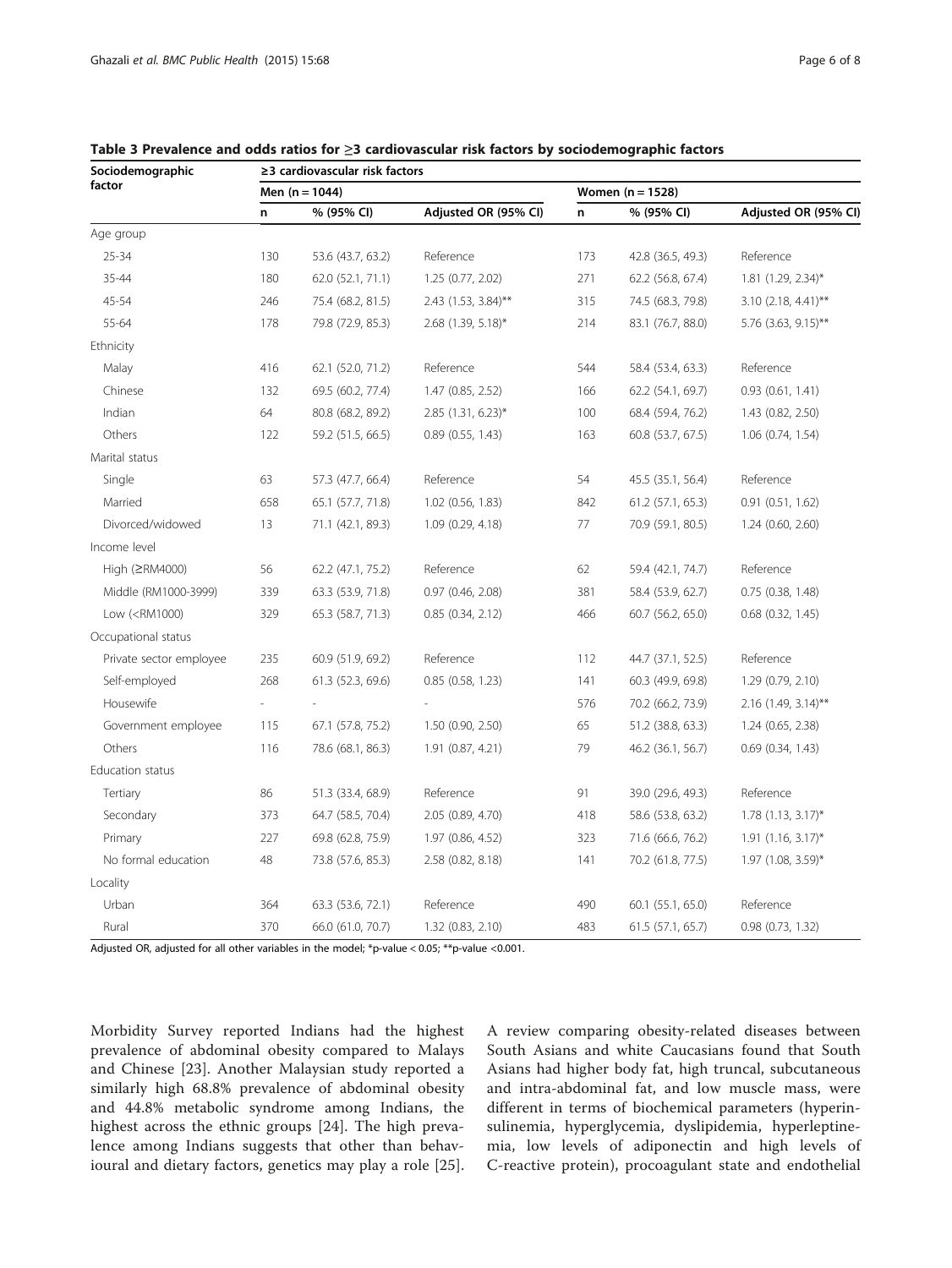<span id="page-6-0"></span>dysfunction, from white Caucasians [\[26](#page-7-0)]. These findings suggest risk factors other than lifestyle behaviours may contribute to multiple CVD risk in the Indian population.

Previous studies have reported on the increase in the prevalence of diabetes, hypertension, dyslipidaemia and obesity with age [[7,24,27\]](#page-7-0). This indicates that there is an increasing trend in risk factors as the population ages. Our data showed older age was associated with multiple risk factors in both men and women. But, among men, the odds of having ≥3 risk factors was higher from middle age and above, while among women, significantly higher prevalence was observed at a younger age group (35–44). A probable explanation for this disparity is women become more sedentary and obese at a younger age compared to men.

In women, among the occupation groups, multiple risk factors was more likely to be found among housewives. This may be attributed to higher prevalences of obesity (60.3%), low fruit and vegetable consumption (82.7%) and physical inactivity (57.5%) among housewives in our study (Data not shown). Housewives had significantly higher odds of abdominal obesity [[23\]](#page-7-0) and physical inactivity [[22\]](#page-7-0) in the 2006 National Health and Morbidity Survey. A cross-sectional study in a rural Malay population in Malaysia showed being unemployed or a housewife is associated with metabolic syndrome [[27\]](#page-7-0).

Lower socioeconomic status (SES) which consists of the trio of education, income and occupation, is usually correlated with poor health. Our data showed women with lower education had significantly higher prevalence of multiple CVD risk factors. In a populationbased study of 11247 Australian adults aged ≥25 years conducted in 1999–2000, women with lower education were associated with hyperinsulinemia, hypertriglyceridemia, abdominal obesity and hypertension [[28\]](#page-7-0). It is known that lower education is associated with poorer health because of their poorer access, utilisation and understanding of health information [[22\]](#page-7-0). We presume that this is because women with lower education may lack knowledge on healthy food and of healthy lifestyle practices.

The nation's rapid economic growth accompanied by technological advancement and urbanization have led to changes towards a lifestyle of convenience and luxury with smoking, increasingly sedentary lifestyle and unhealthy dietary practices. These are modifiable risk factors that contributed to the rise in cardiovascular diseases. There is a need to introduce more creative and innovative health education and promotion programmes that result in behavioural modification. The Ministry of Health of Malaysia has recommended workplace-based and community-based programmes to empower individuals at high risk or with chronic diseases to develop health literacy, take responsibility for their own health

and be actively involved in promoting health in their community [[29](#page-7-0)].

One limitation in this study is worthy of note, this being a cross-sectional study, as such a definitive causal association between risk factors such as obesity and physical activity is not possible. Our sample size is relatively small compared to other national health surveys, but it was nationally representative.

### Conclusion

The prevalence of cardiovascular risk factors clustering among Malaysian adults is high, raising concerns that cardiovascular disease incidence will rise steeply in the near future if traditional approaches that target single risk factors continue to be used. It is time that a comprehensive, integrated approach that target all CVD risk factors be developed especially for those at high risk (housewives, low-educated and the elderly).

#### Abbreviations

CVD: Cardiovascular disease; WC: Waist circumference; BMI: Body Mass Index; HDL-C: High Density Lipoprotein-Cholesterol; MET: Metabolic Equivalent of Task.

#### Competing interests

The authors declare they have no competing interests.

#### Authors' contributions

SMG, ZS, KCC, LKH and FIM contributed to acquisition of the data, conducted the analysis and interpretation of the data and drafted the manuscript. MM, LKK, AFY, FIM, ANM contributed in drafting the manuscript and critically reviewing the content. All authors revised and approved the final manuscript.

#### Acknowledgements

The authors express their gratitude to the Director-General of Health, Malaysia for granting permission to publish this paper, the Director of the Institute for Medical Research for her support and the Non Communicable Disease Section, Disease Control Division, Ministry of Health, Putrajaya for providing data from Malaysia NCD Surveillance-1.

#### Author details

<sup>1</sup> Institute for Medical Research, Kuala Lumpur, Malaysia. <sup>2</sup> Institute for Public Health, Kuala Lumpur, Malaysia. <sup>3</sup>Disease Control Division, Ministry of Health, Kuala Lumpur, Malaysia.

#### Received: 19 March 2014 Accepted: 15 January 2015 Published online: 31 January 2015

#### References

- World Health Organization. Global atlas on cardiovascular disease prevention and control: Policies, strategies and interventions. Geneva: WHO; 2011.
- 2. World Health Organization. World Health Report 2003 Shaping the future. Geneva: WHO; 2003.
- 3. Ministry of Health Malaysia. Annual Report 2010. Putrajaya: Ministry of Health Malaysia; 2011.
- 4. Carlsson AC, Wändell PE, Gigante B, Leander K, Hellenius ML, de Faire U. Seven modifiable lifestyle factors predict reduced risk for ischemic cardiovascular disease and all-cause mortality regardless of body mass index: A cohort study. Int J Cardiol. 2013;168(2):946–52.
- 5. Pearson TA, Blair SN, Daniels SR, Eckel RH, Fair JM, Fortmann SP, et al. AHA Guidelines for Primary Prevention of Cardiovascular Disease and Stroke: 2002 Update: Consensus Panel Guide to Comprehensive Risk Reduction for Adult Patients Without Coronary or Other Atherosclerotic Vascular Diseases. American Heart Association Science Advisory and Coordinating Committee. Circulation. 2002;106(3):388–91.